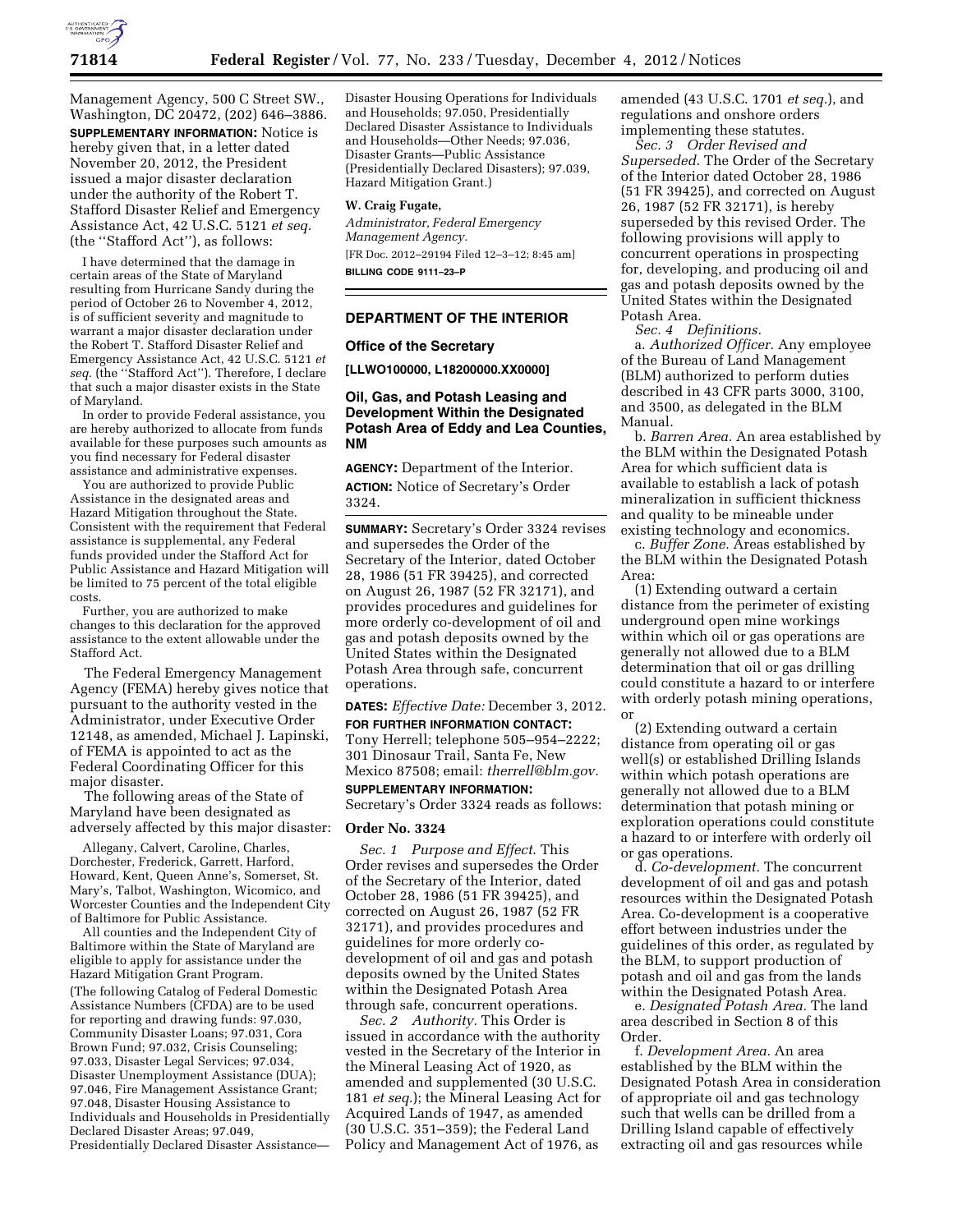managing the impact on potash resources. Each Development Area will typically have only one Drilling Island, subject to narrow exceptions based on specific facts and circumstances. All new oil and gas wells that penetrate the potash formations within a Development Area will be drilled from the Drilling Island(s) associated with that Development Area. The boundaries of each Development Area will be determined in conformity with Section 6.e.(2).

g. *Drilling Island.* An area established by the BLM, usually associated with and within a Development Area, from which all new drilling of vertical, directional, or horizontal wells that newly penetrate the potash formations can be performed in order to support the development of oil and gas resources. The size and shape of a Drilling Island defines the area where wellbore penetrations of the potash formations will be allowed; this area is to be as small as practical to allow effective oil and gas development while managing impacts on potash.

h. *Indicated Resources.* Potash resources from which tonnage, grade, and mineral content are computed partly from specific measurements and samples, and partly from projection of geologic evidence. Indicated Resources are estimated at a lower level of confidence than Measured Reserves.

i. *Inferred Resources.* Potash resources which are probable, considering reasonably correlated data from lithologic descriptions and well logs, but for which tonnage and grade cannot be computed due to the absence of specific data.

j. *Joint Industry Technical Committee.*  A committee established by, and subject to the management and control of, the potash mining industry and the oil and gas industry whose role is to study how concurrent development of potash and oil and gas can be safely performed in proximity to each other. While the committee may provide input to the BLM on such matters as indicated herein or otherwise at its discretion, it will not be subject to the BLM's management or control.

k. *Measured Reserves (also known as ''Potash Enclave''*). Areas within the Designated Potash Area where potash is known to exist in sufficient thickness and quality to be mineable under existing technology and economics.

l. *Potash.* Potassium and associated minerals as specified in the Act of February 27, 1927 (30 U.S.C. 281–287).

m. *Unknown Area.* An area within the Designated Potash Area where there is an absence of data for the BLM to classify the mineralization as Measured

Reserves, Indicated Resources, Inferred Resources, or Barren Area.

*Sec. 5 Status of Lands.* This Order will not affect the current status of lands with respect to their being withdrawn from or open to entry or leasing.

*Sec. 6 General Provisions.* 

a. *Issuance of Oil and Gas Leases.* The Department of the Interior reaffirms its policy that the lease stipulations contained in the Order of the Secretary of the Interior dated October 28, 1986, and corrected on August 26, 1987 (52 FR 32171), are necessary to protect the rights of the oil and gas and potash lessees and operators. Therefore, each successful applicant for a noncompetitive oil and gas lease, and any party awarded a competitive lease, for lands included in the Designated Potash Area, is required, as a condition to the issuance of such lease, to execute a stipulation to the lease as follows:

(1) Drilling for oil and gas shall be permitted only in the event that the lessee establishes to the satisfaction of the Authorized Officer, BLM, that such drilling will not interfere with the mining and recovery of potash deposits, or the interest of the United States will best be served by permitting such drilling.

(2) No wells shall be drilled for oil or gas at a location which, in the opinion of the Authorized Officer, would result in undue waste of potash deposits or constitute a hazard to or unduly interfere with mining operations being conducted for the extraction of potash deposits.

(3) When the Authorized Officer determines that unitization is necessary for orderly oil and gas development and proper protection of potash deposits, no well shall be drilled for oil or gas except pursuant to a unit plan approved by the Authorized Officer.

(4) The drilling or the abandonment of any well on said lease shall be done in accordance with applicable oil and gas operating regulations (43 CFR 3160), including such requirements as the Authorized Officer may prescribe as necessary to prevent the infiltration of oil, gas, or water into formations containing potash deposits or into mines or workings being utilized in the extraction of such deposits. In addition, the Authorized Officer will include a lease provision which states that drilling for and production of oil and gas will be subject to the terms of this Order, any subsequent revisions, and the orders of the Authorized Officer thereunder.

b. *Reinstatement or Renewal of Oil and Gas Leases.* As a condition to the granting of any discretionary reinstatement or renewal of any existing

lease that includes lands in the Designated Potash Area, the BLM will impose stipulations identical to those specified in Section 6.a.

c. *Potash Leases.* 

(1) All potash permits, licenses, and leases hereafter issued or existing potash leases hereafter readjusted for Federal lands within the Designated Potash Area, must be subject to a requirement, either to be included in the lease, license, or permit or imposed as a stipulation, that no mining or exploration operations may be conducted that, in the opinion of the Authorized Officer, will constitute a hazard to oil or gas production, or that will unreasonably interfere with orderly development and production under any oil and gas lease issued for the same lands.

(2) BLM will continue to include applicable due diligence stipulations in all potash leases issued or readjusted after the date of this Order.

(3) Before being allowed to participate in a competitive lease sale, all bidders must certify in writing that they have an identifiable, substantial, and genuine interest in developing the potash resources and that they intend to develop the potash resources in accordance with the applicable diligence stipulations.

(4) In addition, the Authorized Officer will include a lease provision providing that potash mining operations will be subject to the terms of this Order, any subsequent revisions, and the orders of the Authorized Officer thereunder.

d. *Delineation of Resource Areas.*  Each potash lessee must file annually by March 1, with the Authorized Officer, data and a map(s) on which has been delineated the following information with respect to the Federal, state, and private potash leases which the lessee then holds; and lands on which exploration activities have been conducted.

(1) Those areas where active mining operations are currently in progress in one or more ore zones;

(2) Those areas where operations have been completed in one or more ore zones;

(3) Those areas that are not presently being mined which are considered to contain Measured Reserves in one or more ore zones;

(4) Those areas that are not presently being mined which are considered to contain Indicated Resources in one or more ore zones;

(5) Those areas that are not presently being mined which are considered to contain Inferred Resources in one or more ore zones;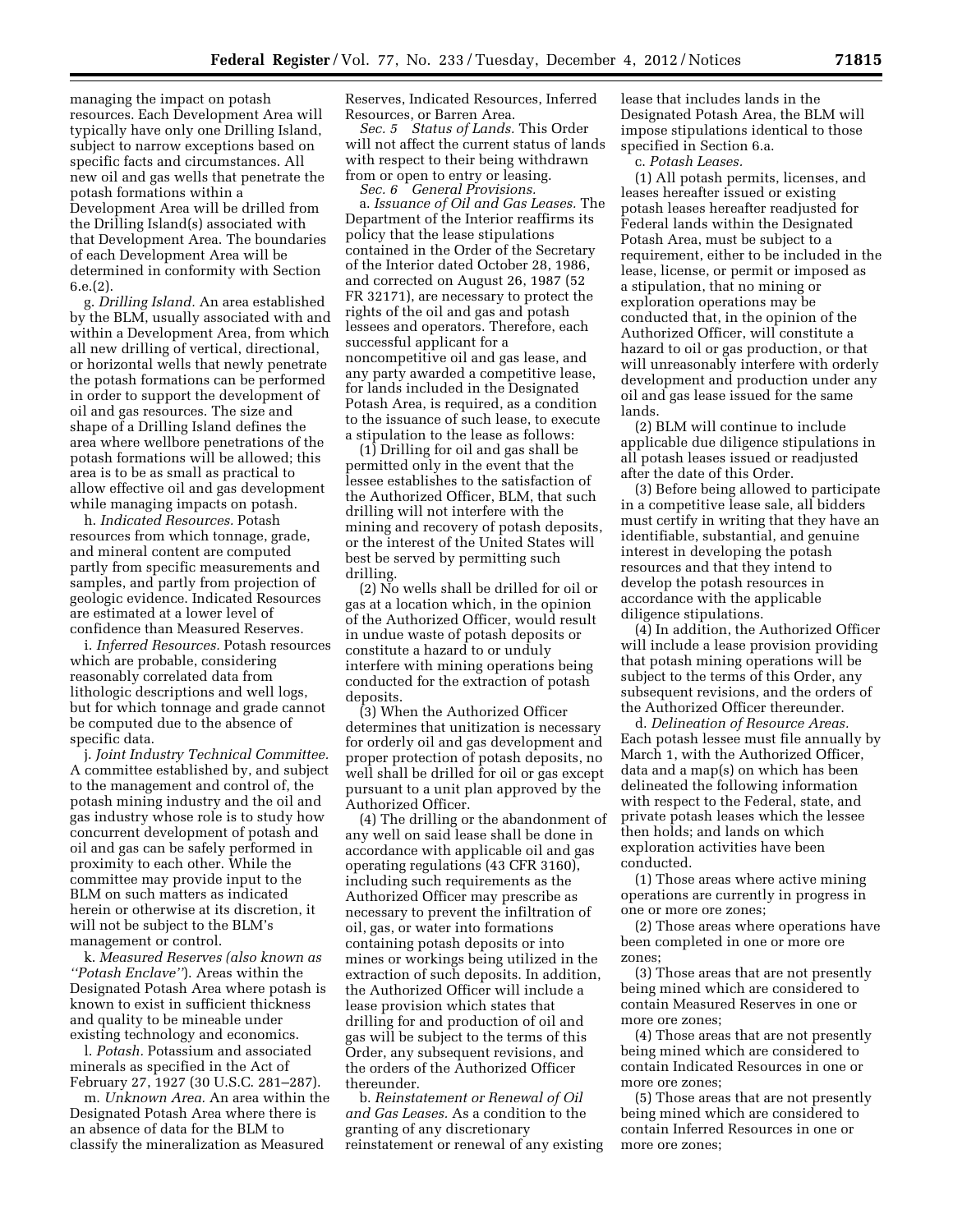(6) Those areas that are considered to be Barren Areas;

(7) Those areas that are Unknown Areas; and

(8) Those areas that are planned to be mined as per a three-year mine plan.

(9) The Authorized Officer will annually review the information submitted under this requirement and make any revisions to the boundaries of Measured Reserves, Indicated Resources, Inferred Resources, Barren Areas, and Unknown Areas. Upon verification, the Authorized Officer will commit the initial findings to a map(s) of suitable scale and will thereafter revise that map(s) as necessary to reflect the latest available information.

e. *Oil and Gas Drilling.* 

(1) Drilling within the Designated Potash Area. It is the intent of the Department of the Interior to administer oil and gas operations throughout the Designated Potash Area in a manner which promotes safe, orderly codevelopment of oil and gas and potash resources. It is the policy of the Department of the Interior to deny approval of most applications for permits to drill oil and gas wells from surface locations within the Designated Potash Area. Three exceptions to this policy will be permitted if the drilling will occur under the following conditions from:

(a) A Drilling Island associated with a Development Area established under this Order or a Drilling Island established under a prior Order;

(b) A Barren Area and the Authorized Officer determines that such operations will not adversely affect active or planned potash mining operations in the immediate vicinity of the proposed drill-site; or

(c) A Drilling Island, not covered by (a) above, or single well site established under this Order by the approval and in the sole discretion of the Authorized Officer, provided that such site was jointly recommended to the Authorized Officer by the oil and gas lessee(s) and the nearest potash lessee(s).

(2) Development Areas.

(a) When processing an application for permit to drill (APD) an oil or gas well in the Designated Potash Area that complies with regulatory requirements, the Authorized Officer will determine whether to establish a Development Area in connection with the application, and if so, will determine the boundaries of the Development Area and the location within the Development Area of one or more Drilling Islands from which drilling will be permitted. The BLM may also designate a Development Area outside of the APD process based on information in its possession, and

may modify the boundaries of a Development Area. Existing wells may be included within the boundaries of a Development Area. A Development Area may include Federal oil and gas leases and other Federal and non-Federal lands.

(b) After designating or modifying a Development Area, the BLM will issue a Notice to Lessees, consistent with its authorities under 43 CFR subpart 3105 and part 3180, informing lessees that future drilling on lands under an oil and gas lease within that Development Area will:

(i) Occur, under most circumstances, from a Barren Area or a Drilling Island within the Development Area; and

(ii) Be managed under a unit or communitization agreement, generally by a single operator, consistent with BLM regulations and this Order. Unit and communitization agreements will be negotiated among lessees. The BLM will consider whether a specific plan of development is necessary or advisable for a particular Drilling Island.

(c) The Authorized Officer reserves the right to approve an operator or successor operator of a Development Area and/or a Drilling Island, if applicable, to ensure that the operator has the resources to operate and extract the oil and gas resources consistent with the requirements of this Order and all applicable laws and regulations, and has provided financial assurance in the amount required by the Authorized Officer.

(d) The Authorized Officer will determine the appropriate designation of a Development Area in terms of location, shape, and size. In most cases, a single Drilling Island will be established for each Development Area. In establishing the location, shape, and size of a Development Area and an associated Drilling Island, the Authorized Officer will consider:

(i) The appropriate location, shape, and size of a Development Area and associated Drilling Island to allow effective extraction of oil and gas resources while managing the impact on potash resources;

(ii) The application of available oil and gas drilling and production technology in the Permian Basin;

(iii) The applicable geology of the Designated Potash Area and optimal locations to minimize loss of potash ore while considering co-development of both resources;

(iv) Any long term exploration and/or mining plans provided by the potash industry;

(v) Whether a Barren Area may be the most appropriate area for a Drilling Island;

(vi) The requirements of this Order; and

(vii) Any other relevant factors. (e) As the Authorized Officer establishes a Development Area, the Authorized Officer will more strictly apply the factors listed in Section 6.e.(2)(d), especially the appropriate application of the available oil and gas drilling and production technology in the Permian Basin, when closer to current traditional (non-solution) potash mining operations. Greater flexibility in the application of the factors listed in Section 6.e.(2)(d) will be applied further from current and near-term traditional (non-solution) potash mining operations. No Drilling Islands will be established within one mile of any area where approved potash mining operations will be conducted within 3 years consistent with the 3-year mine plan referenced above (Section 6.d.(8)) without the consent of the affected potash lessee(s).

(f) The Authorized Officer may establish a Development Area associated with a well or wells drilled from a Barren Area as appropriate and necessary.

(g) As part of the consideration for establishing Development Areas and Drilling Islands, the BLM will consider input from the potash lessees and the oil and gas lessees or mineral right owners who would be potentially subject to a unitization agreement supporting the Development Area, provided that the input is given timely.

(3) Buffer Zones. Buffer Zones of  $\frac{1}{4}$ mile for oil wells and  $\frac{1}{2}$  mile for gas wells are hereby established. These Buffer Zones will stay in effect until such time as revised distances are adopted by the BLM Director or other BLM official, as delegated. However, the Authorized Officer may adjust the Buffer Zones in an individual case, when the facts and circumstances demonstrate that such adjustment would enhance conservation and would not compromise safety. The Director will base revised Buffer Zones on science, engineering, and new technology and will consider comments and reports from the Joint Industry Technical Committee and other interested parties in adopting any revisions.

(4) Unitization and Communitization. To more properly conserve the potash and oil and gas resources in the Designated Potash Area and to adequately protect the rights of all parties in interest, including the United States, it is the policy of the Department of the Interior that all Federal oil and gas leases within a Development Area should be unitized or subject to an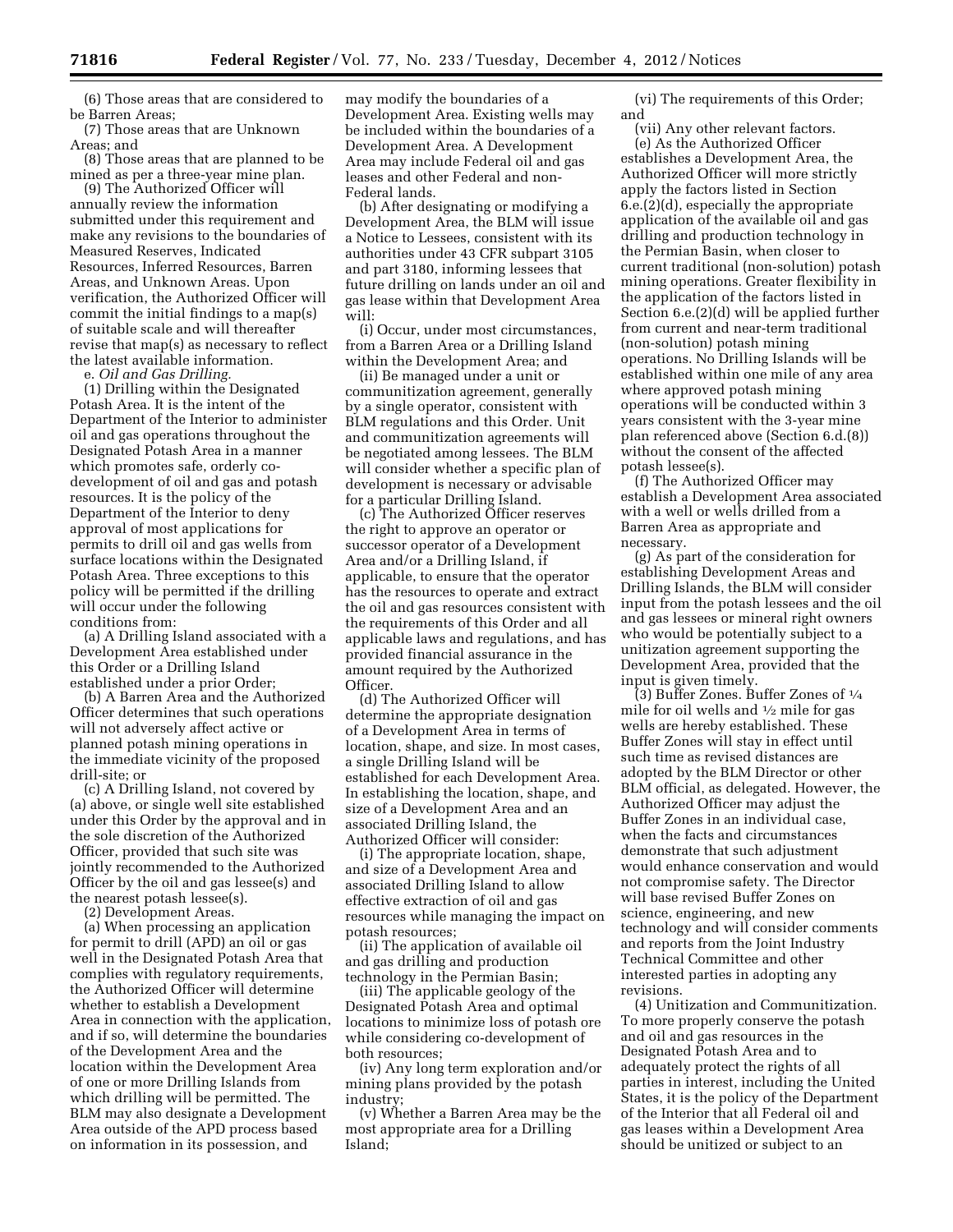approved communitization agreement unless there is a compelling reason for another operating system. The Authorized Officer will make full use of his/her authorities wherever necessary or advisable to require unitization and/ or communitization pursuant to the regulations in 43 CFR subparts 3105 and 3180. The Authorized Officer will use his/her discretion to the fullest extent possible to assure that any communitization agreement and any unit plan of operations hereafter approved or prescribed within the Designated Potash Area will adhere to the provisions of this Order. The Authorized Officer will work with Federal lessees, and with the State of New Mexico as provided below, to include non-Federal mineral rights owners in unit or communitization agreements to the extent possible.

(5) Coordination with the State of New Mexico.

(a) If the effective operation of any Development Area requires that the New Mexico Oil Conservation Division (NMOCD) revise the state's mandatory well spacing requirements, the BLM will participate as needed in such a process. The BLM may adopt the NMOCD spacing requirements and require lessees to enter into communitization agreements based on those requirements.

(b) The BLM will cooperate with the NMOCD in the implementation of that agency's rules and regulations.

(c) In taking any action under Section 6.e. of this Order, the Authorized Officer will take into consideration the applicable rules and regulations of the NMOCD.

(6) Approvals of Exploration on Existing Potash Leases and Potash Exploration Licenses.

(a) Exploration for potash on lands leased for potash is permitted only with approval by the BLM, in consultation and coordination with the potash lessee, of an exploration plan in accordance with 43 CFR subpart 3592 and subject to the terms and conditions of the potash lease.

(b) An oil and gas or potash operator may apply for an exploration license to drill core holes necessary to define the absence or existence and extent of mineable potash reserves in areas within the Designated Potash Area. Exploration licenses allow the exploration of known, unleased mineral deposits to obtain geologic, environmental, and other pertinent data concerning the deposit. See 43 CFR subpart 3506. These licenses can be obtained from the Carlsbad Field Office, BLM. Costs for such exploration may be

shared consistent with the provisions of 43 CFR 3506.14, if applicable.

(c) Should an oil and gas or potash operator desire to attempt to gather sufficient data for the BLM to establish a Barren Area in any part of the Designated Potash Area not defined as Barren, provisions and protocols are included in this Order for the operator to review relevant data in the area to design a core acquisition program (see Section 6.e.(8)(b) and (c) of this Order) and to obtain access to the land to acquire core data (see Section 6.e.(6)(b)). The BLM will develop and employ, as appropriate, data management protocols to protect the appropriate use of the data in its records. The BLM will use such newly acquired data to determine the resulting potash ore quality and make any changes to potash reserves and resources maps indicated by the new data.

(7) Notice to Affected Parties. An applicant for an Application for Permit to Drill (APD), or a proponent of a plan of development for a unit or communitization area or a proposal for a Development Area or a Drilling Island, will provide notice of the application, plan, or proposal to the potash lessees and potash operators in the Designated Potash Area and to the owners of the oil and gas rights and surface owners affected by such application, plan, or proposal. A list of current potash lessees and potash operators will be available and maintained by the Carlsbad Field Office, BLM. The BLM will assist to the extent possible in identifying the oil and gas and surface owners affected by the application, plan, or proposal. This notice should be prior to or concurrent with the submission of the application, plan, or proposal to the BLM. The BLM will not authorize any action prior to this notice.

(8) Access to Maps and Surveys. (a) Well records and survey plats that an oil and gas lessee is required to file pursuant to applicable operating regulations (43 CFR subpart 3160) will be available for inspection at the Carlsbad Field Office, BLM, by any party holding a potash permit or lease on the lands on which the well is situated insofar as such records are pertinent to the mining and protection of potash deposits.

(b) Maps of mine workings and surface installations and records of core analyses that a potash lessee is required to file pursuant to applicable operating regulations (43 CFR 3590) will be available for inspection at the Carlsbad Field Office, BLM. These records are available for viewing by any party holding an oil and gas lease on the same lands insofar as such records are

pertinent to the development and protection of oil and gas deposits.

(c) In order for an oil and gas or potash operator to establish and design a core acquisition program for the purposes of proving a Barren Area, those records of core analyses in the area of the planned program that are necessary to design that program should be provided in a timely fashion by the BLM to the operator of the planned program to the extent allowed by law, subject to data management protocols as referenced in Section 6.e.(6)(c), and consistent with 43 CFR part 2 and Sections 3503.41–.43. The BLM will use all data available to it when delineating Barren Areas.

(d) Maps of potash reserves and resources prepared under the provisions of Section 6.d. will be available for inspection in the Carlsbad Field Office, BLM. Digital copies of these maps will be available by mail or at these offices by May 1 of each year. Maps of established Development Areas will be updated as new Development Areas are established. Maps of Development Areas will be provided in a timely fashion by the BLM upon request.

*Sec. 7 Regulatory and Administrative Matters.* 

a. This Order applies to the exercise of all existing leases in the Designated Potash Area in conformity with lease stipulations and Federal law.

b. Except to the extent otherwise provided by this Order, the regulations contained in 43 CFR part 3100 and subparts 3160 and 3180 (governing the leasing and development of oil and gas) and 43 CFR part 3500 and subpart 3590 (governing the leasing and development of potash deposits), remain applicable to the lands covered by this Order.

c. In implementing this Order, the BLM is authorized to exercise its discretion through any and all appropriate means, including rulemaking, notices to lessees, and orders of the Authorized Officer.

d. The BLM will obtain and use the best science available when administering this Order consistent with Departmental Manual chapters 305 DM 2 and 305 DM 3. The BLM will comply with the requirements of Secretary's Order 3305, Ensuring Scientific Integrity within the Department of the Interior, dated, September 29, 2010. The BLM has previously used Sandia National Laboratories to provide unbiased technical assistance in administering the Designated Potash Area and may continue to do so, if the BLM, consistent with all applicable laws, so chooses.

e. The BLM will develop guidelines consistent with this Order for establishing Development Areas and